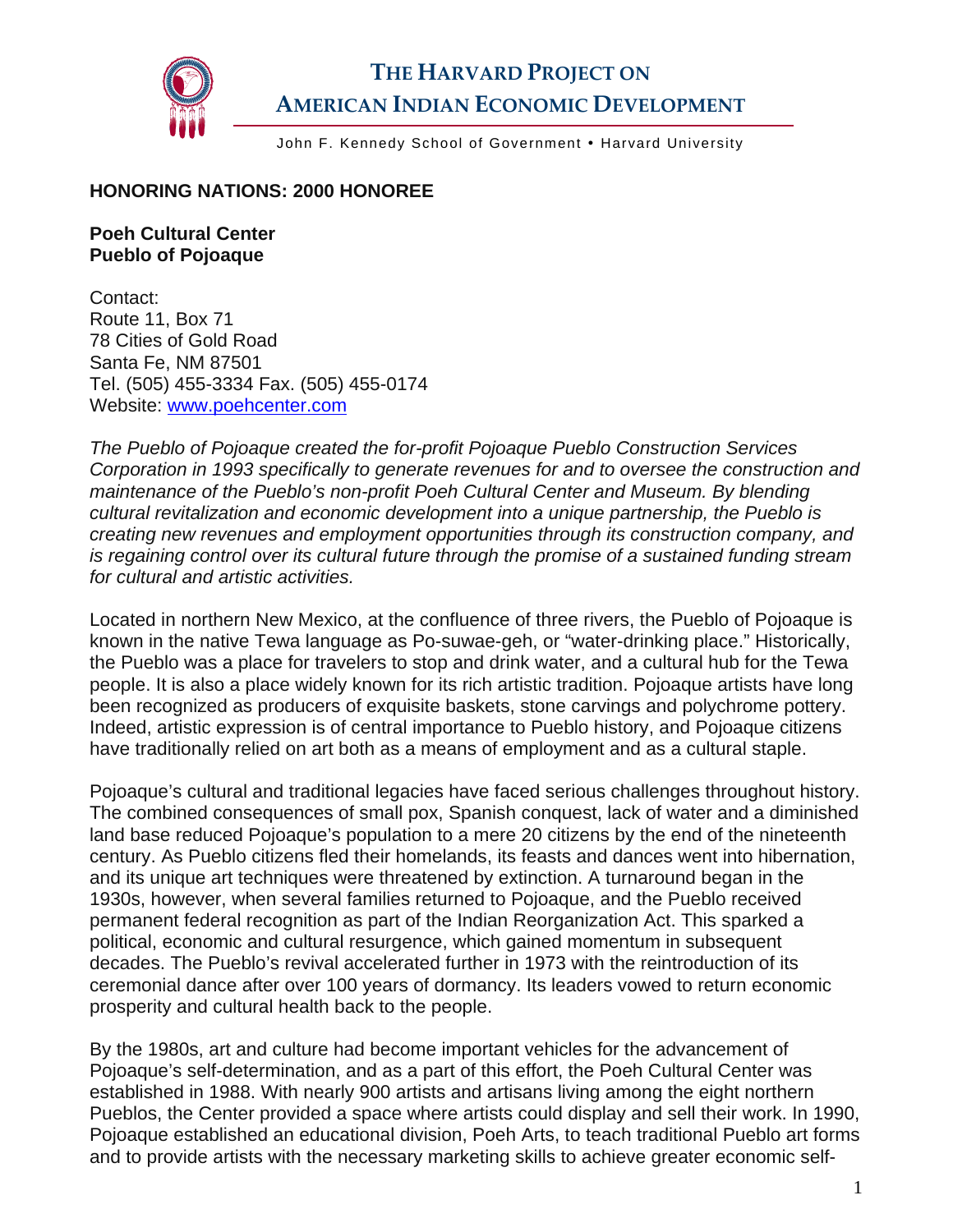sufficiency for themselves and their families. Soon, the non-profit Poeh Center became the focal point for cultural preservation and revitalization within the Tewa and Tiwa-speaking communities. Encouraged by the Center's early success and the community's support, Pojoaque's leadership embraced the vision of constructing an educational complex and major museum based upon Pueblo beliefs and perspectives, and designed and operated by Pueblo people.

As a first step, the Poeh Center opened a temporary museum in a 1,200 square foot storefront. The Center then began seeking ways to build and fund a permanent venue which could house all of the Center's programming, including a state-of-the-art museum, archives, classrooms and studio space. But making this dream a reality would not be easy. The Center encountered a challenge familiar to art and cultural institutions everywhere – obtaining the necessary funds for facilities construction and operation. The majority of federal, state and private funding sources that support the arts and humanities tend to offer funding for programs, rather than for construction and maintenance of arts facilities.

Consequently, the Pueblo considered ways to combine cultural preservation and economic development into a mutually beneficial relationship. Pojoaque's solution exemplifies creative and pragmatic vision.

In 1993, the Tribal Council created and incorporated the Pojoaque Pueblo Construction Services Corporation (PPCSC), using a two-year grant from the Administration for Native Americans for start-up costs. The tribally owned construction company was directed to work on a variety of commercial construction projects throughout New Mexico, and to use the profits for the construction and on-going maintenance of the Poeh Center's facilities. Specifically, the tribal resolution that chartered the corporation states that PPCSC's purposes are to "garner revenues and allocate thirty-five percent of the total net profits from such revenues to cultural activities including, but not limited to, the Pojoaque Pueblo Cultural Center and Museum and development of a traditional Tewa cultural center."

This unique cross-sector collaboration has been successful on many fronts. First, consistent with its original goal, the fiscal partnership provides the Poeh Center with a sustainable revenue stream. At present, the Poeh Center receives about \$85,000 per year from PPCSC, funds it is using to build a new museum, which is set to open in 2002. PPCSC has also given the Center \$30,000 to start an endowment. These monies – combined with the subsequently obtained matching funds, private funding and direct tribal investment – have placed the Poeh Center in good financial health. With PPCSC's growing number of contracts, the Center stands to receive substantial on-going support. Equally important, as a construction company that specializes in adobe structures, the PPCSC is building and expanding the Center and Museum, which it does without charging administrative fees or taking a profit. Since 1993, PPCSC has contributed over \$300,000 in construction services, virtually eliminating the need for outside construction support. The synergistic relationship between the Poeh Center and PPCSC does not end there, however, as the Corporation's leadership believes that working on the Center has led to increased demand for PPCSC's services elsewhere.

Second, PPCSC is itself impressive. The Pueblo-owned corporation was built debt-free, is Native operated and governed, and is incorporated by the Pueblo as a New Mexico corporation under foreign corporation status. While the company was created specifically to support the Poeh Center and other cultural activities, it has accomplished this goal and much more. In its early years, PPCSC obtained contracts to construct public facilities and roads at Pojoaque; eventually it began serving all eight northern Pueblos. As the second tribal corporation in New Mexico to receive its 8(a) certification from the Small Business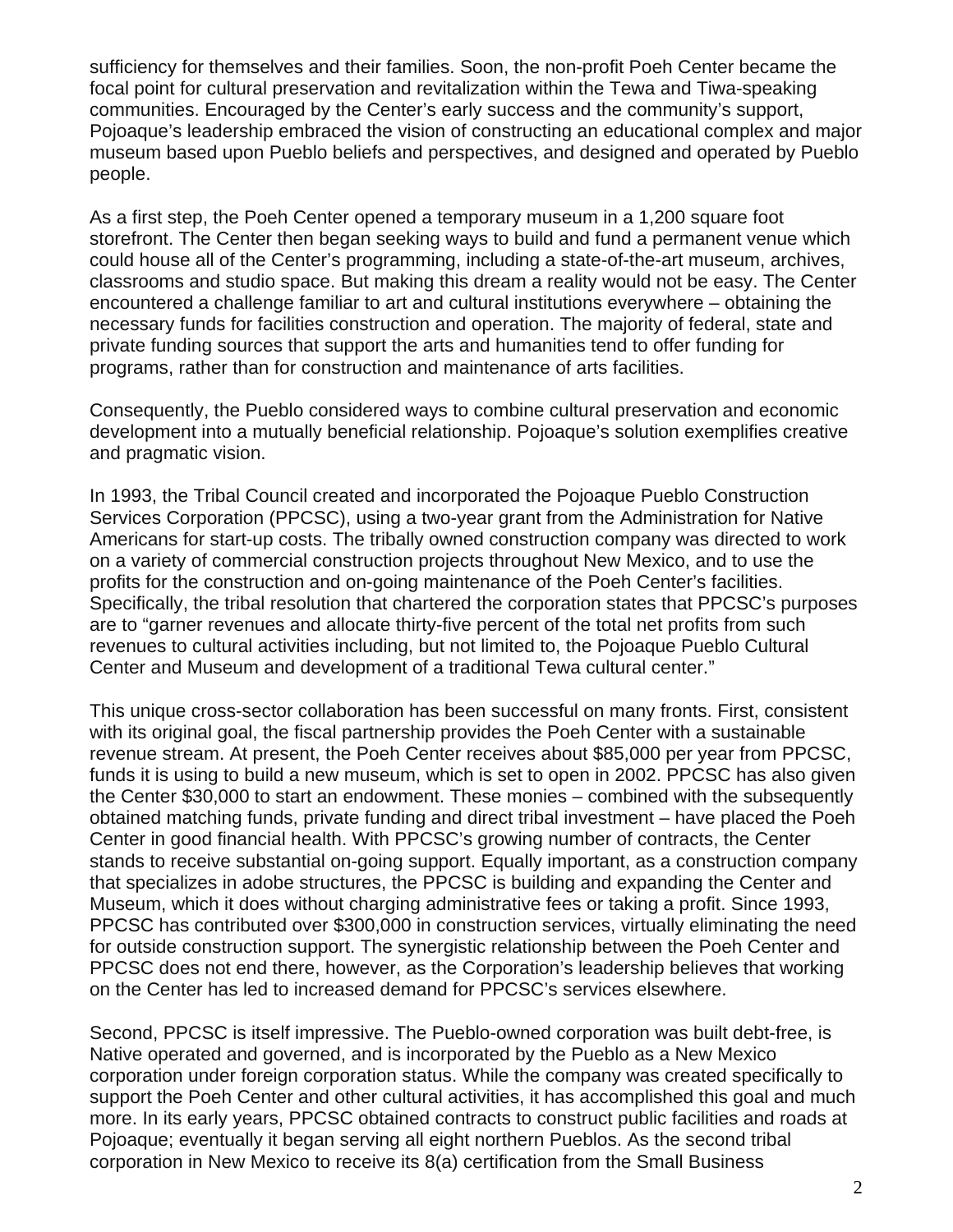Administration, PPCSC bids on construction projects throughout the state. As of January 2001, PPCSC has completed 26 construction projects and had contracts for seven new contracts with a total value of \$3.3 million. The company employs one tribal member full time, possesses a 13-member base crew and maintains up to a 63-member crew (predominantly Native) for construction projects. Additionally, PPCSC has taught 24 residents how to build their own adobe homes and has recently been granted funding to teach seven young apprentices. Clearly, PPCSC seeks much more than profit generation and is constantly looking for ways to improve the livelihood of residents of the Pueblo of Pojoaque.

Third, from an educational and cultural preservation standpoint, the win-win relationship between the Poeh Center and PPCSC has produced remarkable results. The 26,500 square foot Poeh Center is traditionally constructed, yet possesses the latest in technology, from T1 computer lines to state-of-the-art ventilation systems and art repositories. The Center's classrooms attract hundreds of students, many of whom receive academic credit for their work through a partnership that the Center formed with Northern New Mexico Community College. The Center's instructors provide tutelage in ancient and modern techniques, as well as computer skills, and they even offer their students marketing advice. The Center also brings in children from local schools and the Pueblo's Boys and Girls Club to learn about and create art.

Finally, the Pueblo of Pojoaque's business and cultural investments are transforming the community. Not only does the Poeh Center serve as the eight Northern Pueblos' repository for repatriated sacred objects, but it is also gives community members a venue through which they can express their culture, gain additional training and even launch careers. Indeed, community members share great pride in Pojoaque's commitment to the arts. And the Poeh Center is educating the wider community about Pueblo culture. Its new museum has an anticipated annual audience of 45,000 visitors, plus an unlimited worldwide virtual audience through its on-line exhibits and collections.

In short, the Poeh Cultural Center and Museum have become what countless Pueblo citizens could only once dream of – a veritable showcase of Tewa culture and history, blending past and present in a facility that again makes Pojoaque the cultural hub of the eight Northern Pueblos. This dream became a reality because of the Pueblo of Pojoaque's strategic establishment of PPCSC, a corporation that meets the construction needs of the community and the State, serves as an important source of employment and profit, and embraces a socially responsible mission that benefits Pojoaque, other Pueblos and their non-Indian visitors.

For other American Indian nations, the Poeh Center's partnership with PPCSC serves as an inspiring example. Rather than giving up on their vision, or continue fighting an uphill battle to find private or public funds to undertake museum construction and maintenance, the Pueblo looked within itself for an innovative solution. In addition, the partnership provides a new model of how economic development and cultural revitalization can work together. Throughout Indian Country, the 1980s and 1990s have witnessed a swell in the number of tribally chartered corporations; likewise, a growing number of tribes are actively pursuing the creation or expansion of nonprofit cultural centers and museums. Few tribes, however, have integrated economic development and cultural revitalization as explicitly – or as successfully – as the Pueblo of Pojoaque.

Importantly, the experience of Pojoaque also demonstrates how the arts can serve as the vehicle for advancing self-determination. The Pueblo is cultivating new generations of artists skilled in ancient techniques and trained in modern technologies. These artists are